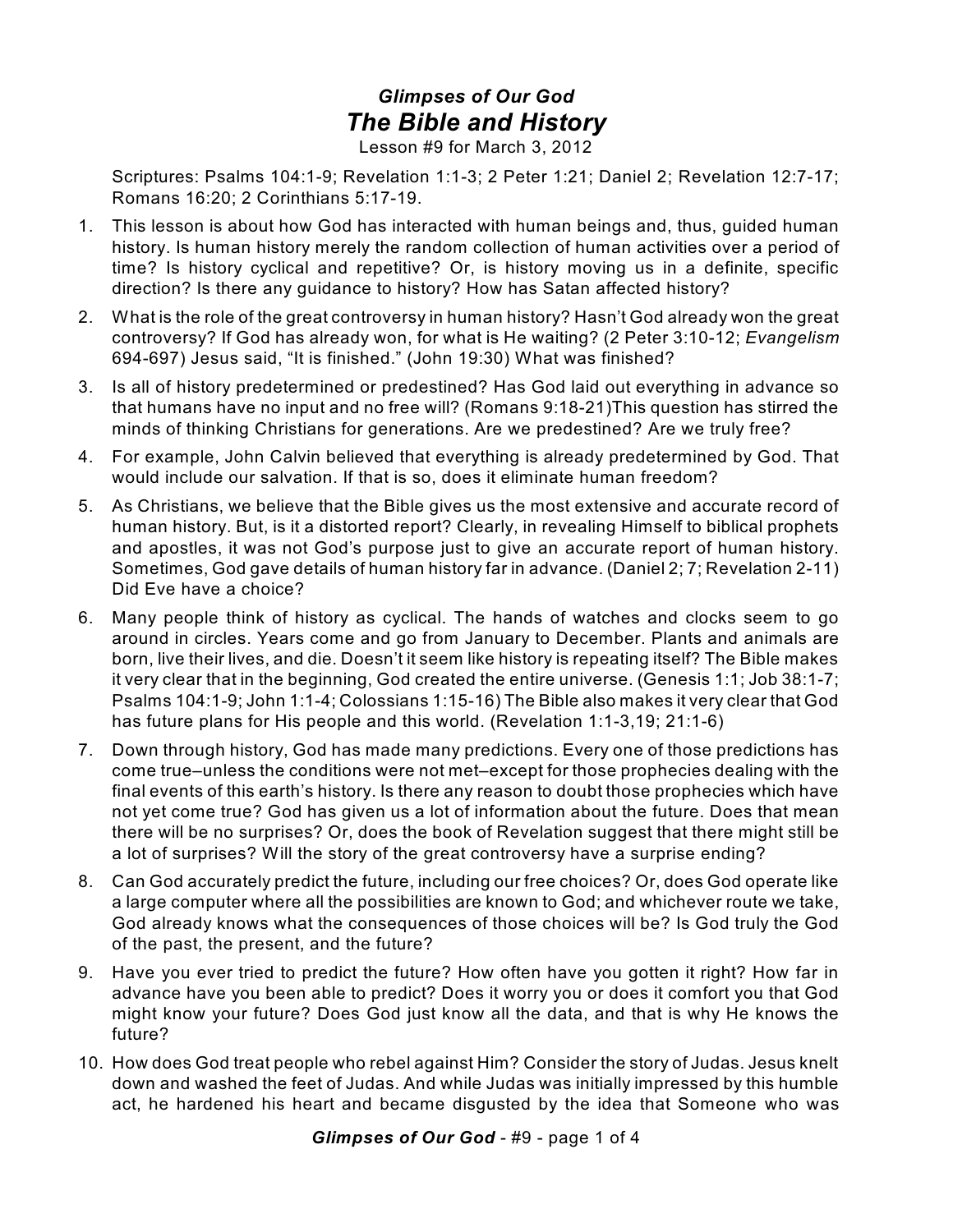supposed to be a king could wash dirty feet. (*The Desire of Ages* 645.1) How did God treat the nations of Israel and Judah just before they went into captivity? He sent them many prophets to warn them of their danger: Isaiah, Amos, Hosea, Micah, Jeremiah, Ezekiel, Daniel, and others later. Hosea says that God cried over them. (Hosea 11:7,8)

- 11. God also says that, from time to time, He worked with Israel's enemies! Did God use Babylon and even Medo-Persia in their conquest of the world? Did Nebuchadnezzar and Cyrus realize that they were carrying out God's will as they conquered nations? Some of the prophets suggested that while God wanted them to discipline His people, those kings went far beyond God's wishes. (Isaiah 14:24-27; Nahum 1:5-10; Micah 4:12)
- 12. God not only controls the results of human history–working with humans, both friend and foe it might seem–but He also controls the forces of nature. In fact, He is the One who keeps nature working according to His laws. "Every pulsation of the heart is a rebound from the touch of the finger of God." (*The Review and Herald*, December 2, 1890, par. 15)
- 13. Human beings have come up with many different ideas about how God is related to human history. One suggested relationship is called Deism. Deists believe that God created our world and the universe, set them in motion, and then left them alone as He "went off for a long vacation." It is assumed that the laws of nature will continue to function without God's assistance.
- 14. Of course, evolutionists take an atheistic approach to such matters. They do not believe that God was involved in the creation of this world, and they certainly do not believe that God will have anything to do with its demise. Scientists speak about our sun burning out some billions of years from now; and before that happens, probably our earth will either be destroyed by a meteor or will destroy itself by what we humans are doing to it.
- 15. Speaking on behalf of God, Isaiah said some very interesting things in Isaiah 40-55. In those chapters, he repeatedly suggested that the best evidence that *Yahweh* is God is the fact that He can create out of nothing. It further goes on to say the second best evidence that *Yahweh* is God is His ability to predict the future far in advance.
- 16. Read Daniel 2. Adventists have been using Daniel 2 as an introduction to Bible studies and evangelistic series for more than 180 years. While those prophecies may have been interesting and challenging and even provocative to the ones who first heard them, they should be very compelling to us who now can look back and see the fulfillment step-by-step in human history. How is it possible that God can predict the future despite the fact that that future is at least partly made up of millions and millions of free choices made by individual human beings? Where does one go to get the information to prove this? The prophecies are in the Bible. The fulfillments are in history.
- 17. Biblical critics have tried to discount the prophecies of Daniel by suggesting that the book of Daniel was not written by Daniel but rather, was written by someone around the year 165 B.C. after much of the prophecy/history described there was already completed. The prophecy itself disproves this idea. The Roman Empire was just rising in 165 B.C. How would any human being know that it would come to an end by dividing into many smaller kingdoms which would never stick together?
- 18. It is very interesting to note that even Jerome who translated the Roman Catholic Latin Vulgate version of the Bible from the original Hebrew and Greek understood the prophecies of Daniel well enough that, basically, he had our understanding of them back in the  $3^{\mathsf{rd}}$  and 4<sup>th</sup> centuries A.D.
- 19. So, what is the relationship between human history and the great controversy? Many people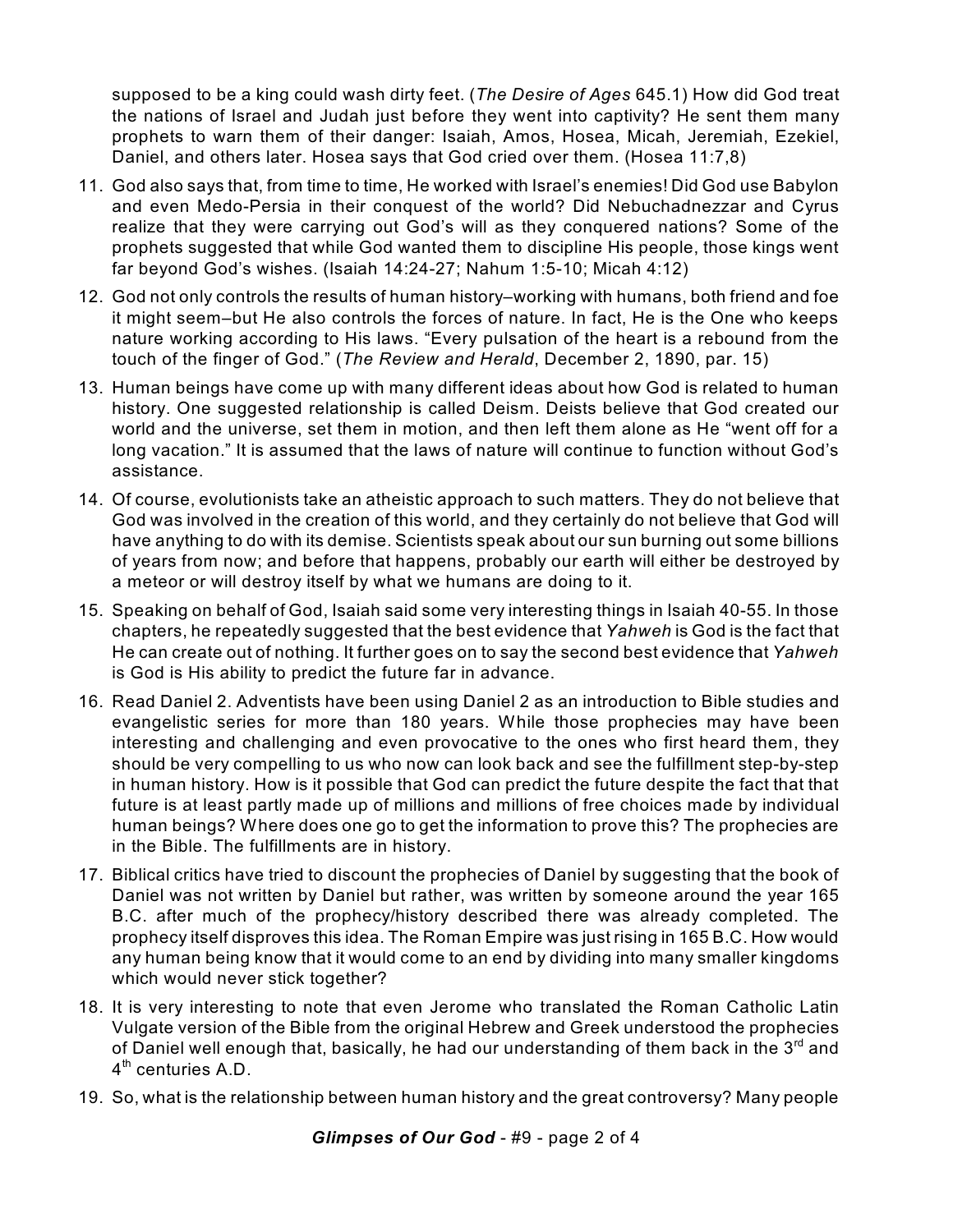believe that the great controversy is simply the battle between good and evil. It is true that good and evil are at war. But, the great controversy is much more than that. One author back in Ellen White's day suggested that the great controversy was between God and man. That also is not correct. In her five volume masterpiece, Ellen White made it very clear that the great controversy is between God and Satan and that the issues are about how God runs His universe and whether or not that is the best way to do it. Satan has made scores of accusations against God. His original accusation spoken from the tree of knowledge of good and evil was that God lied to us about the consequences of sin. Satan's claim, "You will not die" (Genesis 3:1-4) is a direct contradiction of God's statement in Genesis 2:17.

- 20. The Bible–and Seventh-day Adventists should add the writings of Ellen White–makes it very clear that God has fully and adequately answered Satan's accusations and questions. How He has done that is one of the main themes of the Bible.
- 21. The great controversy makes it very clear that ultimately, God will win. In fact, He has already won the great controversy. (Revelation 12:7-17; Job 2:1,2; Isaiah 14:12-14; Genesis 3:15; Ephesians 6:12; Romans 16:20; Philippians 2:5-11; Ephesians 3:7-10)
- 22. The great controversy and sin began in the very presence of God in the sanctuary in heaven. Satan and his followers were defeated in heaven and thrown down to this earth. (Revelation 12:1-12) Thousands of years later, Jesus came and lived His exemplary life and died that cruel death to show that God has told us the truth: sin does lead to death.
- 23. Satan saw that his disguise was torn away. His administration was laid open before the unfallen angels and before the heavenly universe. He had revealed himself as a murderer. By shedding the blood of the Son of God, he had uprooted himself from the sympathies of the heavenly beings. Henceforth his work was restricted. Whatever attitude he might assume, he could no longer await the angels as they came from the heavenly courts, and before them accuse Christ's brethren of being clothed with the garments of blackness and the defilement of sin. The last link of sympathy between Satan and the heavenly world was broken.

Yet Satan was not then destroyed. **The angels did not even then understand all that was involved in the great controversy. The principles at stake were to be more fully revealed. And for the sake of man, Satan's existence must be continued. Man as well as angels must see the contrast between the Prince of light and the prince of darkness. He must choose whom he will serve.**—*The Desire of Ages*, p. 761.2,3.

At the cross, Satan was in a "catch 22." He wanted to get Jesus to sin. He could not. So, he did everything he could to get Jesus to give up His mission to earth and go back to heaven. He failed in that as well. And the heavenly universe watched it all. When Jesus finally died and was buried, Satan and his angels hoped that they could keep Jesus in the grave! When Jesus arose using His own power, they knew that they were defeated; they were furious. The Roman guards fell like dead men, but Satan and his angels fled. (John 10:18; *DA* 789; *EW* 182.1)

- 24. The great controversy was for the benefit of the angels as well as for us. (Ephesians 1:7-10; 3:7-10; Colossians 1:19, 20; *Patriarchs and Prophets* 68.2-69.0; *DA* 79)
- 25. This earth is not an isolated island. We may be the only place in the universe were sin exists; but, the entire universe is focusing their attention on us and how the sin problem will be resolved. (1 Corinthians 4:9)